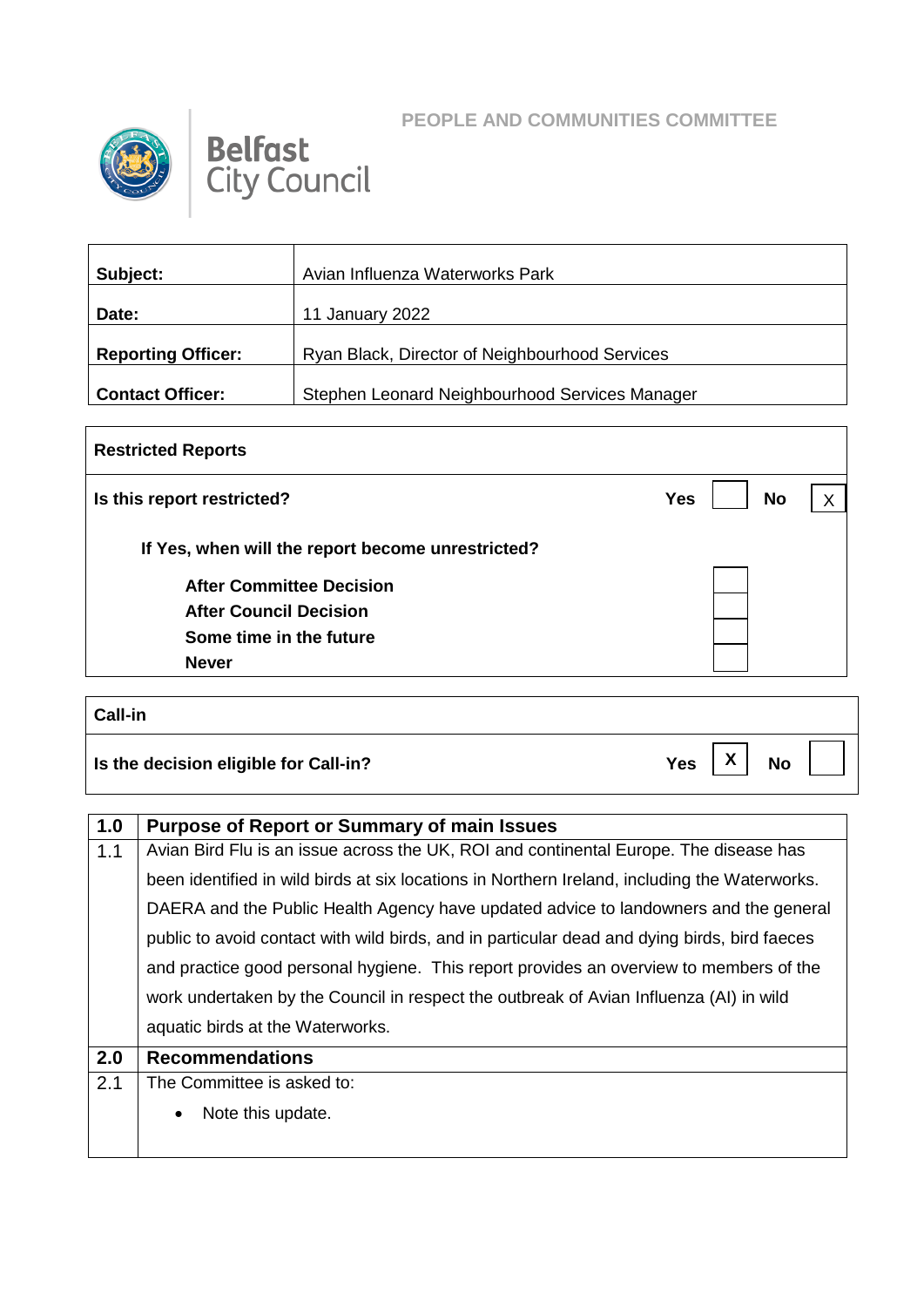| 3.0 | <b>Main report</b>                                                                             |
|-----|------------------------------------------------------------------------------------------------|
|     | <b>UPDATE WATERWORKS PARK</b>                                                                  |
|     |                                                                                                |
| 3.1 | Following confirmation by DAERA of the presence of Avian Influenza in wild birds at the        |
|     | Waterworks park, the Council carried out a risk assessment, with input from an avian expert    |
|     | in order to inform appropriate response measures. In addition to this, the Council liaised     |
|     | with both DAERA and PHA in order to ensure that our approach is in line with government        |
|     | advice. The Council is satisfied that it is, and has been meeting all of our obligations as    |
|     | landowner of the Waterworks in this scenario.                                                  |
|     |                                                                                                |
| 3.2 | In an effort to contain the spread of the AI and on advice from DAERA sick birds were not      |
|     | removed from the site. As part of our response to the outbreak we made provision for a vet     |
|     | to visit the site daily to monitor the birds and assess any sick birds that have been observed |
|     | by our parks staff. If it is deemed necessary by the vet, the birds are euthanised on site.    |
|     |                                                                                                |
| 3.3 | The Council has undertaken an audit of the birds on site, and ongoing monitoring of the site   |
|     | includes Council staff carrying out daily counts, and monitoring numbers of wild birds, in     |
|     | accordance with the recommendation from our risk assessment, and with advice from our          |
|     | avian expert.                                                                                  |
|     |                                                                                                |
| 3.4 | We have also taken additional steps to ensure the birds welfare needs are being met. This      |
|     | includes supplementary feeding as required, in recognition of the fact that the park was       |
|     | closed to the public and therefore they were not feeding the birds. In order to prevent any    |
|     | further spread of AI within and across sites, it was necessary to restrict public access to    |
|     | shield the public from dead and / or dying birds.                                              |
|     |                                                                                                |
| 3.5 | The public were advised that if they encountered a bird that they suspect has come from a      |
|     | Council site they should contact the Council's Customer Hub in the first instance for advice.  |
|     | Signage was in place at all Council sites that have wild aquatic birds. This provides details  |
|     | of the Customer Hub and asks members of the public to refrain from feeding the birds.          |
|     |                                                                                                |
| 3.6 | Our staff have and continue to work hard to implement the recommendations of our risk          |
|     | assessment and are working hard in the background to look after the welfare of the birds       |
|     | and prevent the spread of AI.                                                                  |
|     |                                                                                                |
|     |                                                                                                |
|     |                                                                                                |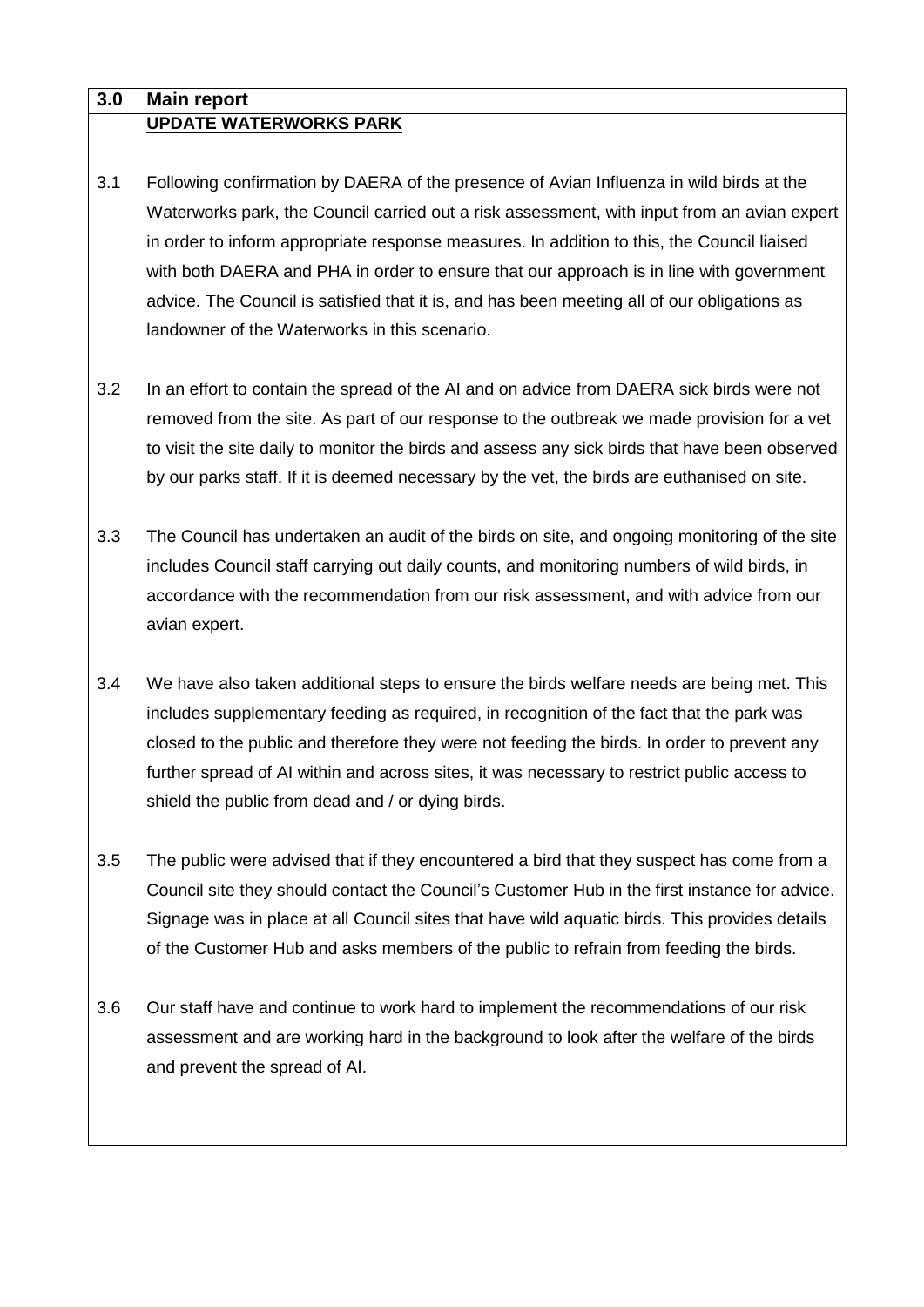- 3.7 The AI outbreak remains active and Council officers or our contracted agencies are unable to prevent or predict how the disease will impact the remaining resident bird population at the site, and currently we have no way of shielding or segregating the bird population from park users. Until the bird flu outbreak is brought under control and/or runs its course there remains a high possibility that birds at the park will continue to become ill and display symptoms, which we are aware has been distressing for members of the public.
- 3.8 Members will be aware that the Waterworks park remained closed over the holiday period and at the time of writing the report ( $4<sup>th</sup>$  January 2022) there had been no further reported bird deaths at the site and officers were making arrangements to liaise with our independent expert to update our risk assessment with a view to re-opening the park. A further update will be provided to members at the People and Communities meeting.

## **MANAGAING AVIAN INFLUENZA OUTBREAK**

- 3.9 Council Officers have liaised with DAERA who have advised that they have activated emergency structures in response to the Avian Influenza outbreak. Their work has focussed on disease control/eradication primarily in the livestock sector. Their engagement re wildlife (wild aquatic birds) is for surveillance purposes. In terms of animal welfare DAERA takes the lead regarding farm animals, councils lead re companion animals, PSNI lead on wildlife crime but no agency has a specific role re the welfare of wildlife.
- 3.10 While no legal opinion has been taken there may be an understanding that on public land the landowner only takes responsibility for animal welfare if they feed/restrain/display or include them as part of their offering. It is recognised that public perception however may differ in respect of this.
- 3.11 DAERA have updated their advice to the public and landowners in respect of the handling of dead birds. The council disposes of all dead birds in accordance with DAERA and PHA advice and all Health & Safety risk assessments have been updated to reflect DAERA and PHA advice. Biosecurity measures are in place for staff handling dead birds and for any person or vehicle accessing and egressing the site. Further measures will be implemented when the park is re-opened.